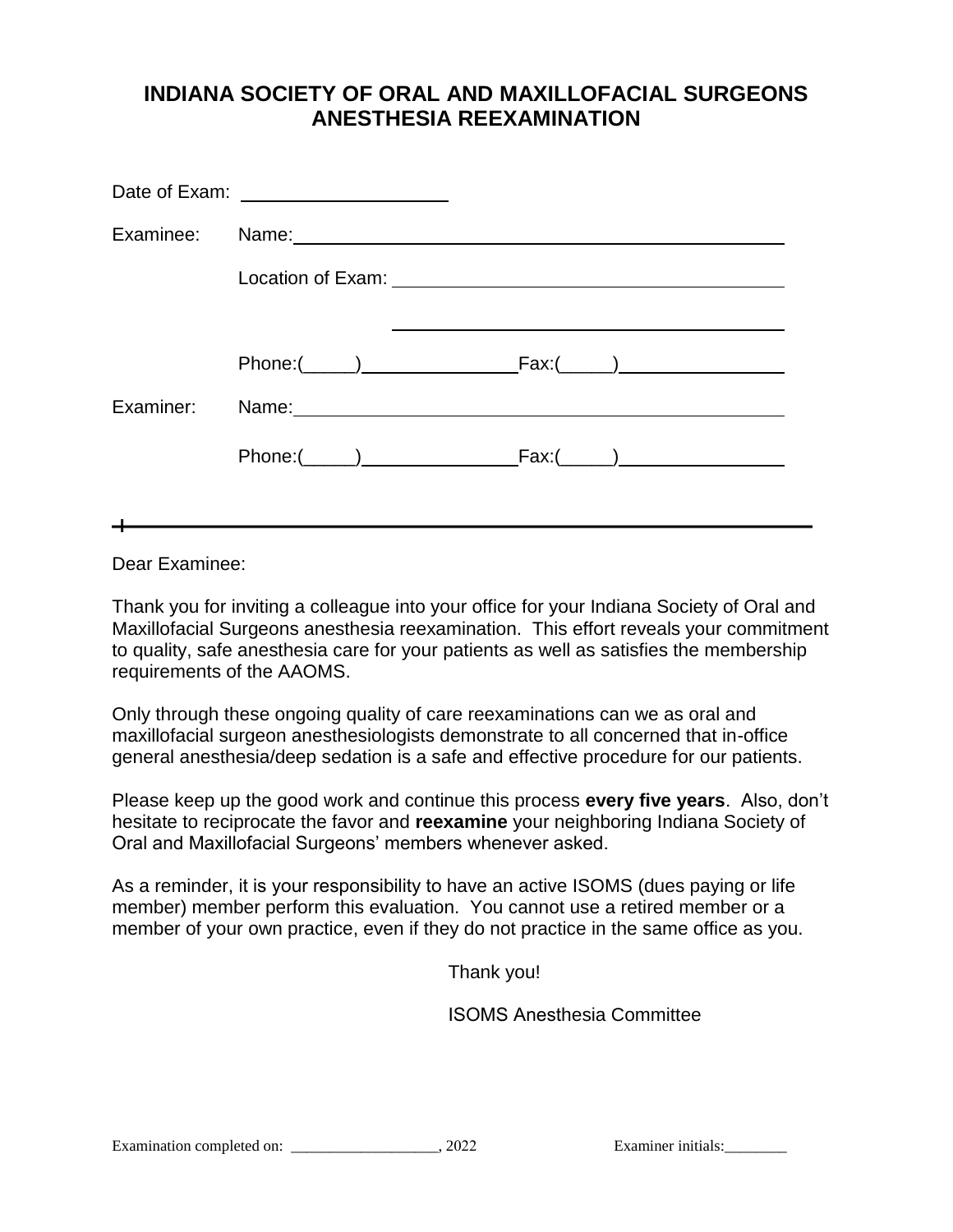### Dear Examiner:

Thank you for agreeing to perform this quality of care reexamination for your colleague on behalf of the Indiana Society of Oral and Maxillofacial Surgeons. Although there is no fee involved to the examinee, by continuing this process every five years, a more formal (and costly) reexamination by the ISOMS Anesthesia Committee will not be required. **Please note that you will need to initial and date each page for this to qualify as a completed examination.** 

Please conduct the examination as follows:

### **1. EVALUATE THE FACILITY**

Include the anesthesia record, anesthesia delivery system, monitors, and dated, labeled drugs.

| Present | Absent |                |                                                                                                     |
|---------|--------|----------------|-----------------------------------------------------------------------------------------------------|
|         |        | 1              | Available drugs are to be examined for outdates, availability, and appropriateness.                 |
|         |        | $\overline{2}$ | Reserve oxygen supply checked                                                                       |
|         |        | 3              | Monitoring equipment must include at least an EKG, pulse oximeter, and blood pressure<br>apparatus. |
|         |        | $\overline{4}$ | End-tidal carbon dioxide monitor (after 1/1/2014)                                                   |
|         |        | 5              | Reserve suction (other than electrically powered) available and in operating condition.             |
|         |        | 6              | Laryngoscope checked regularly for function.                                                        |
|         |        | $\overline{7}$ | Nasopharyngeal tubes.                                                                               |
|         |        | 8              | Oropharyngeal airways.                                                                              |
|         |        | 9              | Endotrachael tubes and connectors.                                                                  |
|         |        | 10             | Anesthesia records.                                                                                 |
|         |        | 11             | Trained personnel in recommended numbers.                                                           |
|         |        | 12             | Preoperative history, physical, blood pressure, pulse, and weight.                                  |
|         |        | 13             | Safety-indexed fittings on all piped gas connections to prevent transpositions.                     |
|         |        | 14             | Accuracy of anesthesia machines or $O_2$ and anesthetic agent monitors checked regularly.           |
|         |        | 15             | Patient transportation equipment.                                                                   |
|         |        | 16             | Instrument sterilization.                                                                           |
|         |        | 17             | Preparation of medications.                                                                         |
|         |        | 18             | Record of Hepatitis vaccinations.                                                                   |
|         |        | 19             | Gas storage facility appropriate and safe.                                                          |
|         |        | 20             | Record of mock emergency drills with staff.                                                         |
|         |        | 21             | Defibrillator.                                                                                      |
|         |        | 22             | Auxiliary lighting system.                                                                          |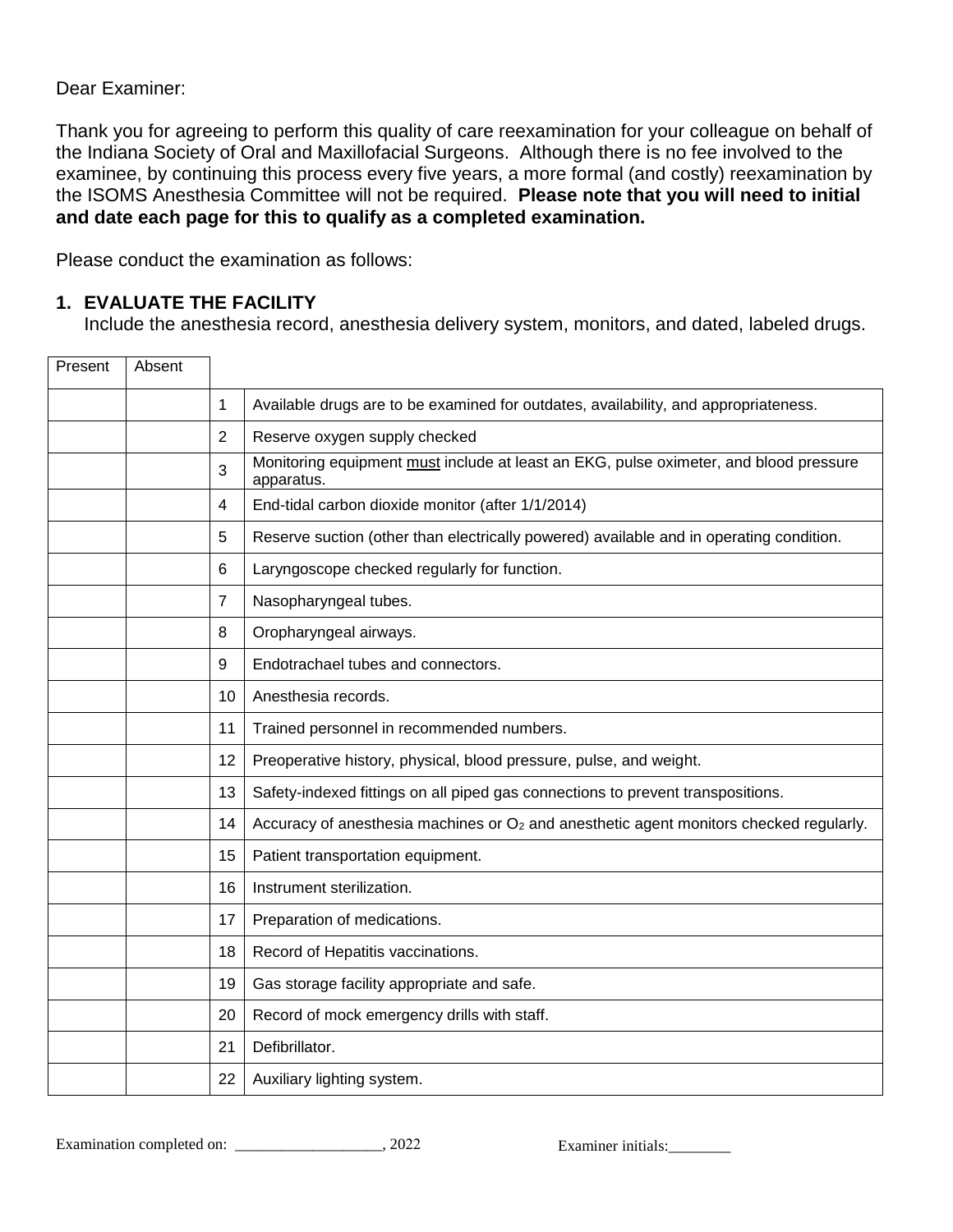**2. OBSERVE, SIMULATE, OR DISCUSS THREE ANESTHETIC TECHNIQUE CASES.**

Include a child <5 years of age. Describe patient profile and list medications with dosages used or proposed.

# **Case 1 – Adult**

| 1.       |                                                                                                                                                                                                                                                                                                                                                  |  |  |  |  |  |  |
|----------|--------------------------------------------------------------------------------------------------------------------------------------------------------------------------------------------------------------------------------------------------------------------------------------------------------------------------------------------------|--|--|--|--|--|--|
| 2.       | Patient profile (age, weight, medical history): Notified and the set of the set of the set of the set of the set of the set of the set of the set of the set of the set of the set of the set of the set of the set of the set                                                                                                                   |  |  |  |  |  |  |
| 3.       | <u> 1989 - Jan Salaman Salaman (j. 1989)</u>                                                                                                                                                                                                                                                                                                     |  |  |  |  |  |  |
| 4.<br>5. | Anesthetic technique: $\Box$ general, $\Box$ deep sedation, $\Box$ conscious sedation, $\Box$ intubated?                                                                                                                                                                                                                                         |  |  |  |  |  |  |
| 6.       | ,我们也不会有什么。""我们的人,我们也不会有什么?""我们的人,我们也不会有什么?""我们的人,我们也不会有什么?""我们的人,我们也不会有什么?""我们的人                                                                                                                                                                                                                                                                 |  |  |  |  |  |  |
| 7.       |                                                                                                                                                                                                                                                                                                                                                  |  |  |  |  |  |  |
| ¤        | $\alpha$<br>¤<br>¤<br>$\alpha$<br>o<br>¤<br>Case 2- Adult                                                                                                                                                                                                                                                                                        |  |  |  |  |  |  |
| 1.       |                                                                                                                                                                                                                                                                                                                                                  |  |  |  |  |  |  |
| 2.       |                                                                                                                                                                                                                                                                                                                                                  |  |  |  |  |  |  |
| 3.       |                                                                                                                                                                                                                                                                                                                                                  |  |  |  |  |  |  |
| 4.<br>5. | Anesthetic technique: $\Box$ general, $\Box$ deep sedation, $\Box$ conscious sedation, $\Box$ intubated?<br>Induction agents: <u>contract and contract and contract and contract and contract and contract and contract and contract and contract and contract and contract and contract and contract and contract and contract and contract</u> |  |  |  |  |  |  |
| 6.       | ,我们也不会有什么。""我们的人,我们也不会有什么?""我们的人,我们也不会有什么?""我们的人,我们也不会有什么?""我们的人,我们也不会有什么?""我们的人<br>Maintenance agents: Maintenance agents: Maintenance agents: Maintenance agents: Maintenance agents: Maintenance agents: Maintenance agents: Maintenance agents: Maintenance agents: Maintenance agents: Maintenance agents: Ma                               |  |  |  |  |  |  |
| 7.       |                                                                                                                                                                                                                                                                                                                                                  |  |  |  |  |  |  |
| ¤        | <b>E</b> E E E<br><b>ERE</b><br>¤¤¤¤<br>$\alpha$<br>¤ ¤ ¤<br>$\alpha$<br>¤ ¤ ¤<br>¤ ¤<br>¤<br>¤<br>¤<br>$\alpha$<br>o<br>¤<br>¤<br>Case 3 - Child                                                                                                                                                                                                |  |  |  |  |  |  |
| 1.       | Proposed procedures                                                                                                                                                                                                                                                                                                                              |  |  |  |  |  |  |
| 2.       | Patient profile (age, weight, medical history): _________________________________                                                                                                                                                                                                                                                                |  |  |  |  |  |  |
| 3.       | <u> 1989 - Andrea Barbara, Amerikaansk politiker (d. 1989)</u>                                                                                                                                                                                                                                                                                   |  |  |  |  |  |  |
| 4.<br>5. | Anesthetic technique: $\Box$ general, $\Box$ deep sedation, $\Box$ conscious sedation, $\Box$ intubated?                                                                                                                                                                                                                                         |  |  |  |  |  |  |
| 6.       |                                                                                                                                                                                                                                                                                                                                                  |  |  |  |  |  |  |
| 7.       | Recovery procedure: example and a series of the series of the series of the series of the series of the series                                                                                                                                                                                                                                   |  |  |  |  |  |  |
|          |                                                                                                                                                                                                                                                                                                                                                  |  |  |  |  |  |  |

Examination completed on: \_\_\_\_\_\_\_\_\_\_\_\_\_\_\_\_\_\_\_\_, 2022 Examiner initials: \_\_\_\_\_\_\_\_\_